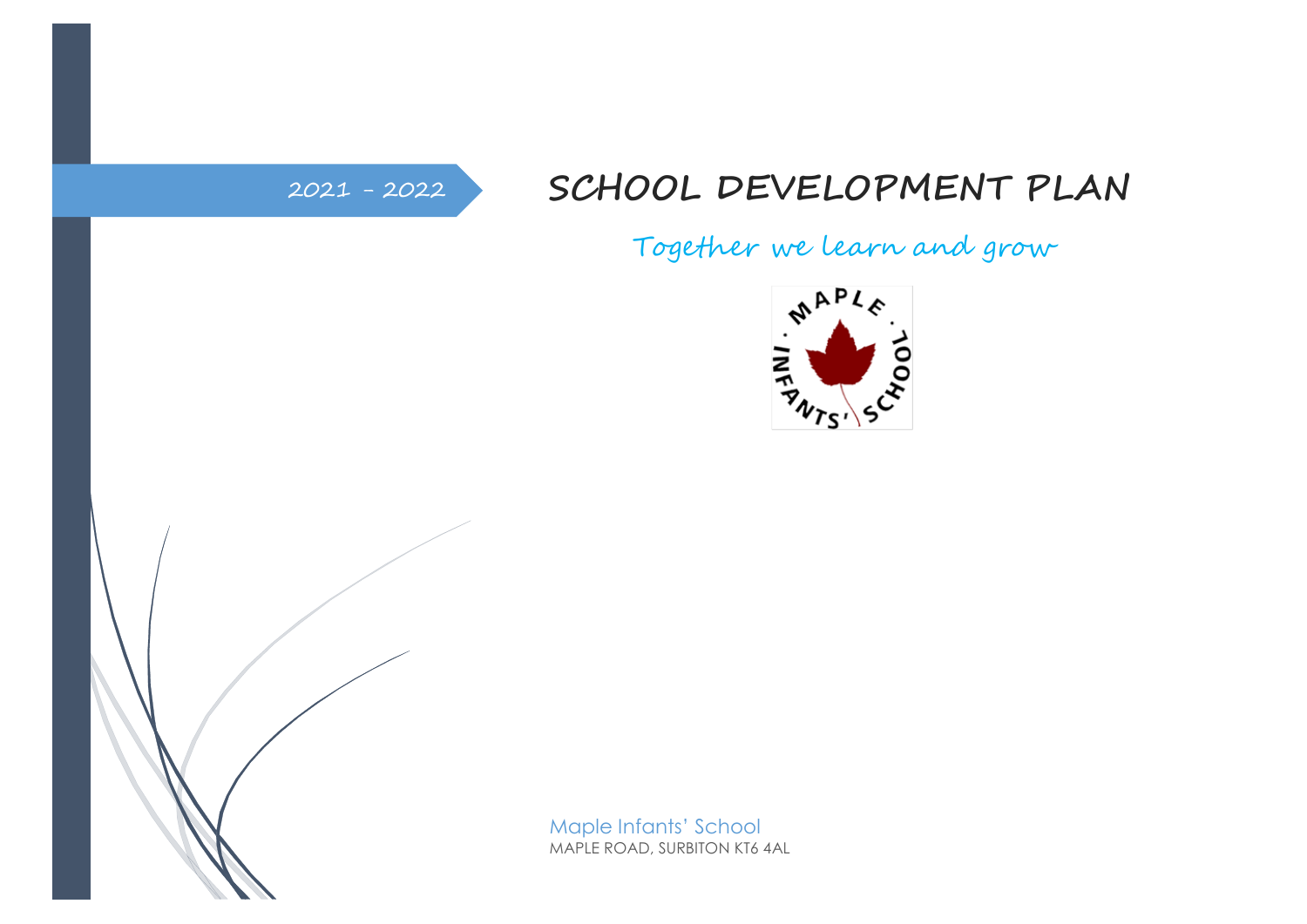## MAPLE INFANTS' SCHOOL SDP 2021 - 2022

Our vision shares our passion for learning. As a community, we strive to learn and grow together in a nurturing school environment that is focused on continually improving the experiences and opportunities for our young learners. Our ever increasingly skilled team are acutely aware of the influential role they play as our pupils begin the initial steps of their educational journey.

This School Development Plan is a working document used to set priorities and monitor progress throughout an annual cycle. We are an ambitious school and we have high expectations for all our children and staff. Our continuing cycle of monitoring and evaluation supports the staff and governors to identify the strengths of the school in our self-evaluation and this document sets out the strategic priorities agreed by the Governing Body, Head Teacher and Senior Leaders. Stakeholder views are also highly valued, including pupil, parent and staff voice alongside any external validation, including from the local authority and OFSTED.

We have identified the following overarching themes which highlight our priorities for school development 2021 - 2022;

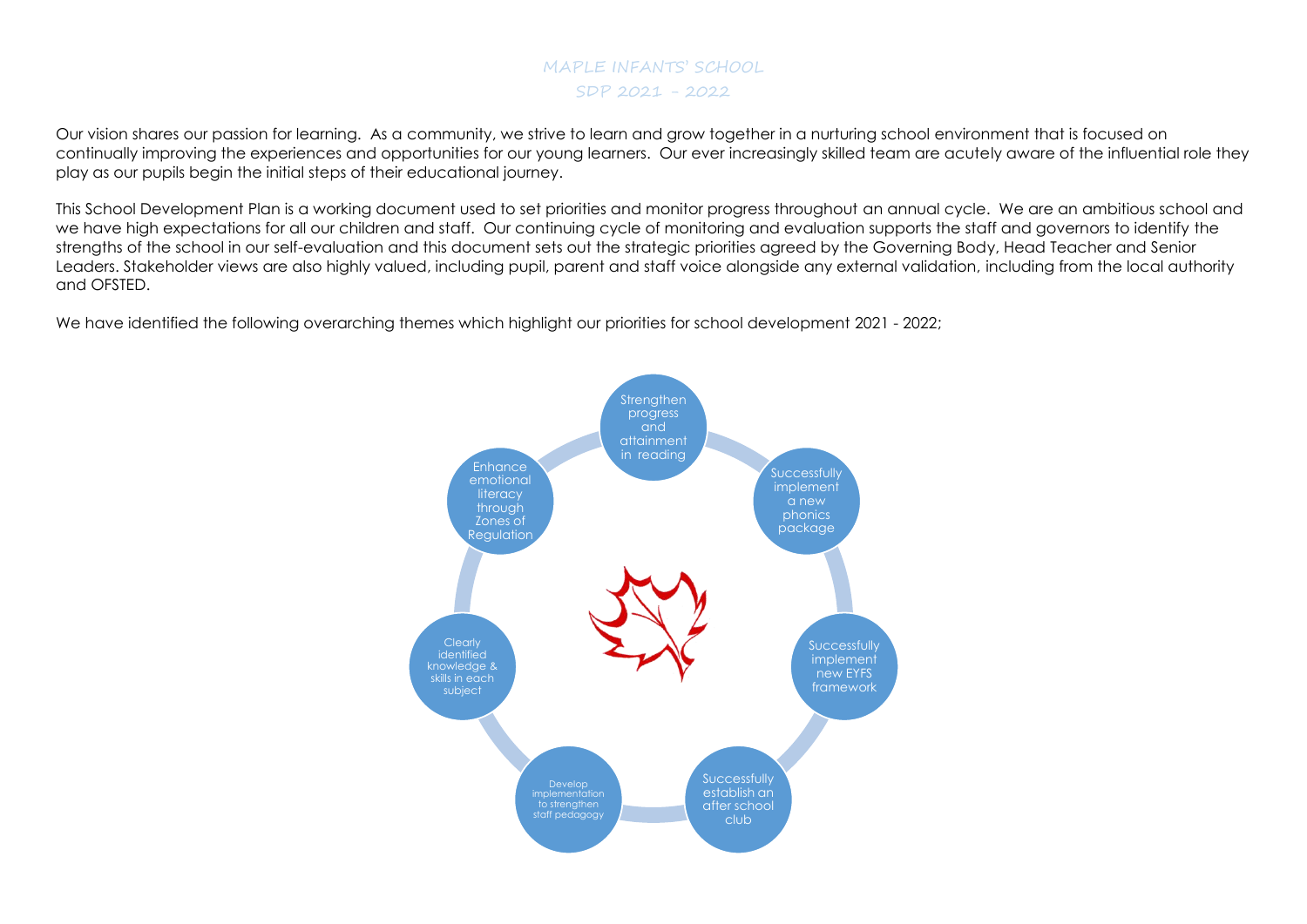| <b>School Context</b>                                        |             |             |             |  |
|--------------------------------------------------------------|-------------|-------------|-------------|--|
|                                                              | Autumn 2021 | Spring 2022 | Summer 2022 |  |
| Number of pupils on roll:                                    | 308         | 308         |             |  |
| Number of pupils eligible for PPG (not inc PPG+ or EYPP):    | $15(4.8\%)$ | $20(6.5\%)$ |             |  |
| Number of pupils with Education, Health and Care Plans:      |             |             |             |  |
| Number of pupils SEN Support:                                |             |             |             |  |
| Percentage of pupils with English as an Additional Language: | 44.5%       | 45%         |             |  |

| <b>OFSTED</b>                       |                                                                     |  |
|-------------------------------------|---------------------------------------------------------------------|--|
| Most recent Ofsted grade            | GOOD (2018)                                                         |  |
| Key Ofsted actions from last report | Effective deployment of TAs to maximise impact on pupil progress    |  |
|                                     | Ongoing assessment in lessons to adapt teaching to meet pupil needs |  |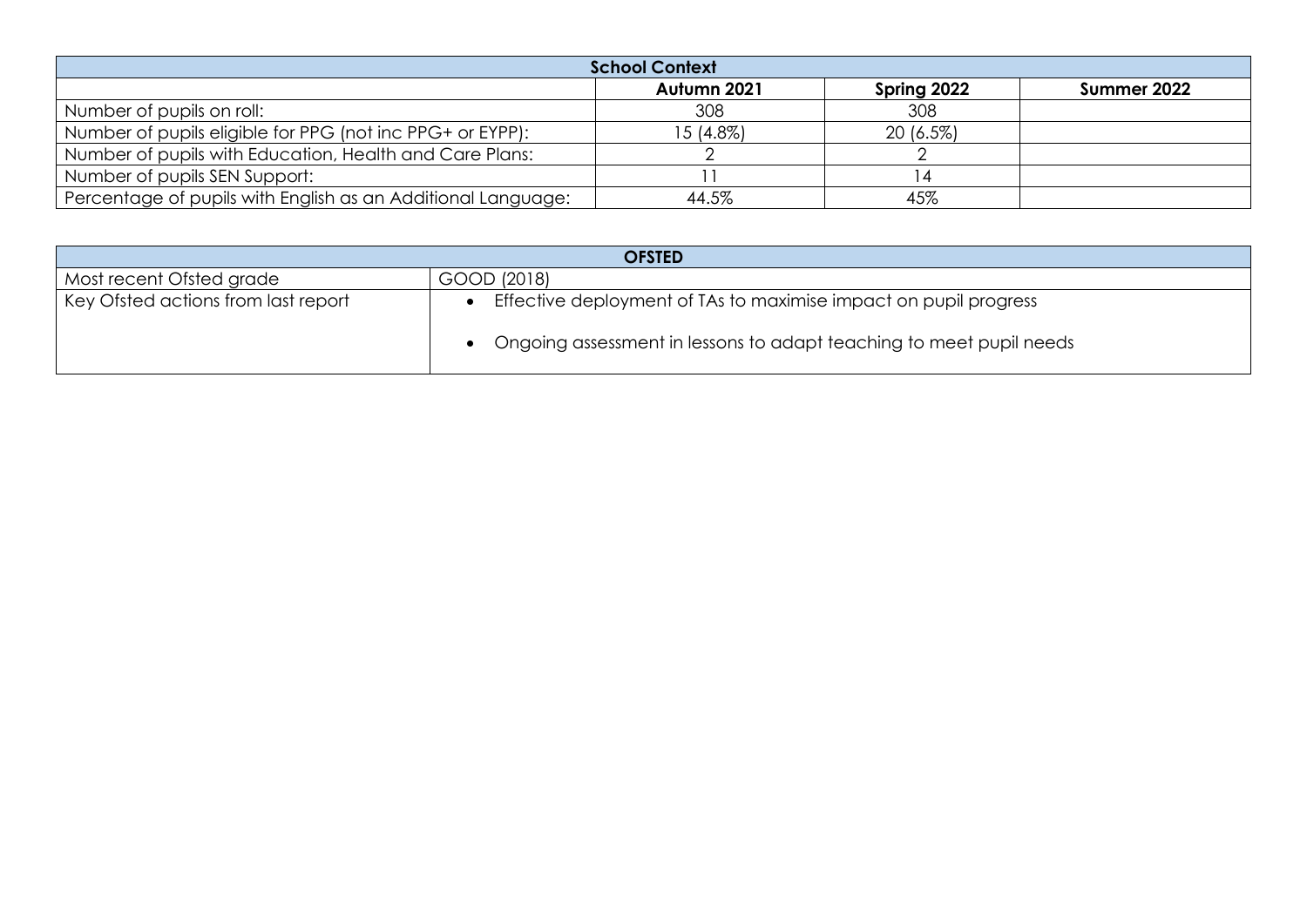

*Strengthen progress and attainment in reading* 

| <b>SPECIFIC</b>                           | What do we want to<br>accomplish?<br>Why do we want to<br>accomplish this?<br>What are the<br>requirements?<br>What are the<br>constraints?                                          | Consistency of approach to teaching of reading across the school.<br>Fully embed decodable reading scheme.<br>All stakeholders to understand rationale for teaching reading at Maple.<br>3.<br>All children leave Maple with skills for reading which will support their future development.<br>4.                                                                                                                                                                                                                                                                                                                                          |
|-------------------------------------------|--------------------------------------------------------------------------------------------------------------------------------------------------------------------------------------|---------------------------------------------------------------------------------------------------------------------------------------------------------------------------------------------------------------------------------------------------------------------------------------------------------------------------------------------------------------------------------------------------------------------------------------------------------------------------------------------------------------------------------------------------------------------------------------------------------------------------------------------|
| <b>MEASURABLE</b>                         | How will we measure<br>progress?<br>How will we know when<br>the goal is<br>accomplished?                                                                                            | Non-negotiables for reading in place in all year groups. Monitoring demonstrated 100% consistency.<br>Big Cat texts are evidenced in use for guided reading and a book to practise.<br>2.<br>All staff, Governors, parents and children have access to appropriate information and understand rationale.<br>SIMs tracking data demonstrates all children make good or better progress against their individual staring points.<br>4.<br>Lowest 20% make better than good progress.                                                                                                                                                          |
| <b>ACTIONABLE</b>                         | How can the goal be<br>accomplished?<br>What logical steps<br>should be taken?                                                                                                       | Non-negotiables identified by Reading Lead and Senior Leadership Team. All staff understand non-negotiables,<br>which is evidenced through monitoring.<br>Audit of text, gaps identified, new resources purchased & in use.<br>Reading Lead to use current research to inform reading rationale. Rationale communicated to all stakeholders in<br>3.                                                                                                                                                                                                                                                                                        |
| <b>ACHIEVABLE</b>                         |                                                                                                                                                                                      | accessible manner.<br>4. QFT, accurate assessment, gaps identified, moderation and assessment inform intervention planning and delivery,<br>regular tracking by leaders, teachers ensure prior knowledge gaps (as identified through assessment) are<br>sufficiently scaffolded to ensure rapid progress.                                                                                                                                                                                                                                                                                                                                   |
| <b>REALISTIC &amp;</b><br><b>RELEVANT</b> | Is this a worthwhile<br>doals<br>Is this the right time?<br>Do we have the<br>necessary resources to<br>accomplish goal?<br>Is the goal in line with<br>our long-term<br>objectives? | Release Reading Leader for increased subject leadership time, phase meetings (Costing: covered by HLTA).<br>Ensure allocation of budget, Reading Lead and Senior Leadership Team monitoring time (Costing: see phonics).<br>Release Reading Leader for increased subject leadership time, access to AfC support, access to relevant<br>3.<br>research, Reading Leader able to produce accessible material for each stakeholder group, staff training (Costing:<br>SPARK credits, INSET training time).<br>4. Moderation time, phase meetings, pupil progress review meetings, timetabled intervention time (Costing:<br>nil/directed time). |
| <b>TIME BOUND</b>                         | How long will it take to<br>accomplish this goal?<br>When is the completion<br>of this goal due?                                                                                     | Autumn term non-negotiables set, then termly monitoring.<br>Autumn 1 – audit of resources, budget allocation and spend, termly monitoring.<br>Autumn – staff and children non-negotiables produced, spring – Governors and parents.<br>3.<br>Termly data review and pupil progress review meetings, half-termly intervention reviews.<br>4.                                                                                                                                                                                                                                                                                                 |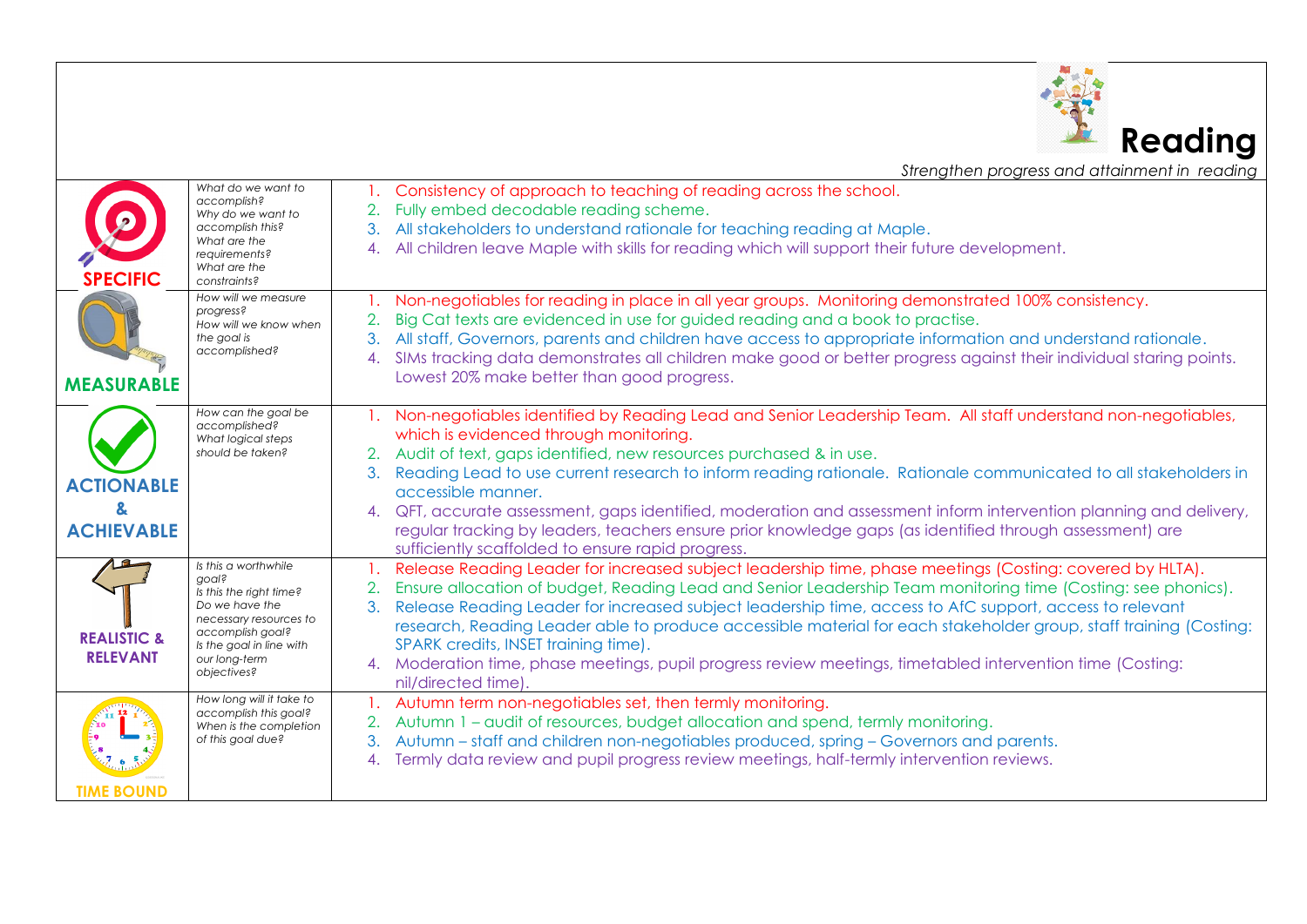

*Successfully implement a new phonics package*

|                         | What do we want to                                      | 1. New validated SSP identified.                                                                               |
|-------------------------|---------------------------------------------------------|----------------------------------------------------------------------------------------------------------------|
|                         | accomplish?<br>Why do we want to                        | Purchase package and develop staff expertise with the identified programme.                                    |
|                         | accomplish this?                                        | Programme consistently in place across school and shared with parents.<br>3.                                   |
|                         | What are the requirements?<br>What are the constraints? | 4. All children successfully make progress in their phonics which impacts successfully on their early reading  |
| <b>SPECIFIC</b>         |                                                         | skills.                                                                                                        |
|                         | How will we measure<br>progress?                        | New SSP identified - accredited by DfE.<br>$\mathbf{1}$ .                                                      |
|                         | How will we know when the                               | New SSP purchased. Training identified and planned. Training carried out for all relevant staff.<br>2.         |
|                         | goal is accomplished?                                   | Training demonstrates clear non-negotiables, Pace of learning maintained by all staff, half-termly<br>3.       |
|                         |                                                         | assessments demonstrate all children progressing. Information shared with parents.                             |
| <b>MEASURABLE</b>       |                                                         | 4. Chosen SSP Baseline Assessment completed. Expectations for progress are aspirational, but achievable.       |
|                         |                                                         | Targets set at PPRM following Baseline, half-termly assessments demonstrated progress for all (keep up not     |
|                         |                                                         | catch up), children accurately accessing decodable texts (90% fluency rate).                                   |
|                         | How can the goal be                                     | 1. Briefings attended consultation with others e.g. AfC, phonics & read lead, other school leaders, budget     |
|                         | accomplished?<br>What logical steps should              | discussion with SBM and implications identified.                                                               |
|                         | be taken?                                               | 2. Budget implications considered, timescales identified for implementation, including training. Training      |
|                         |                                                         | carried out for all relevant staff in line with new SSP requirements. Resources purchased.                     |
| <b>ACTIONABLE &amp;</b> |                                                         | 3. Clear vision/rationale shared with staff, clear expectations, successful training, fidelity and consistency |
| <b>ACHIEVABLE</b>       |                                                         | demonstrated to SSP from all staff via monitoring, assessment informs teaching, strong practice shared         |
|                         |                                                         | within school e.g. videos of shared lessons, parents fully informed of SSP.                                    |
|                         |                                                         | 4. SSP assessment tracker consistently used – progress demonstrated & accurate next steps identified.          |
|                         |                                                         | Decodable text matches phonic ability                                                                          |
|                         | Is this a worthwhile goal?                              | 1. Essential requirement to update current SSP with a validated programme, evidence based research used        |
|                         | Is this the right time?<br>Do we have the necessary     | to identify right programme for Maple, necessary to further improve all pupil progress in phonics (Costing:    |
|                         | resources to accomplish                                 | $£12,000$ .                                                                                                    |
|                         | goal?<br>Is the goal in line with our                   | 2. Unexpected budget commitment required (budget had been set prior to DfE identifying changes). As            |
| <b>REALISTIC &amp;</b>  | long-term objectives?                                   | above. Audit resources and current pupil attainment. (Costing: as above).                                      |
| <b>RELEVANT</b>         |                                                         | 3. Repeated practise makes permanent (sticky knowledge) therefore children make progress, see above            |
|                         |                                                         | for budget challenges, staff monitoring demonstrates SSP reaching aims. Parents need to understand             |
|                         |                                                         | programme and fully support teaching in school for greatest success (Costing: nil).                            |
|                         |                                                         | 4. Accelerate progress in phonics, increase number of pupils achieving threshold for phonic screening          |
|                         |                                                         | check in order to be ready for next stage of learning (Costing: nil).                                          |
|                         | How long will it take to                                | 1. Autumn term 1 2021.                                                                                         |
|                         | accomplish this goal?<br>When is the completion of      | 2. Autumn term 2 2021.                                                                                         |
|                         | this goal due?                                          | Spring 2022.<br>3.                                                                                             |
|                         |                                                         | 4. Half-termly progress demonstrated from spring 2022 onwards.                                                 |
|                         |                                                         |                                                                                                                |
| <b>TIME BOUND</b>       |                                                         |                                                                                                                |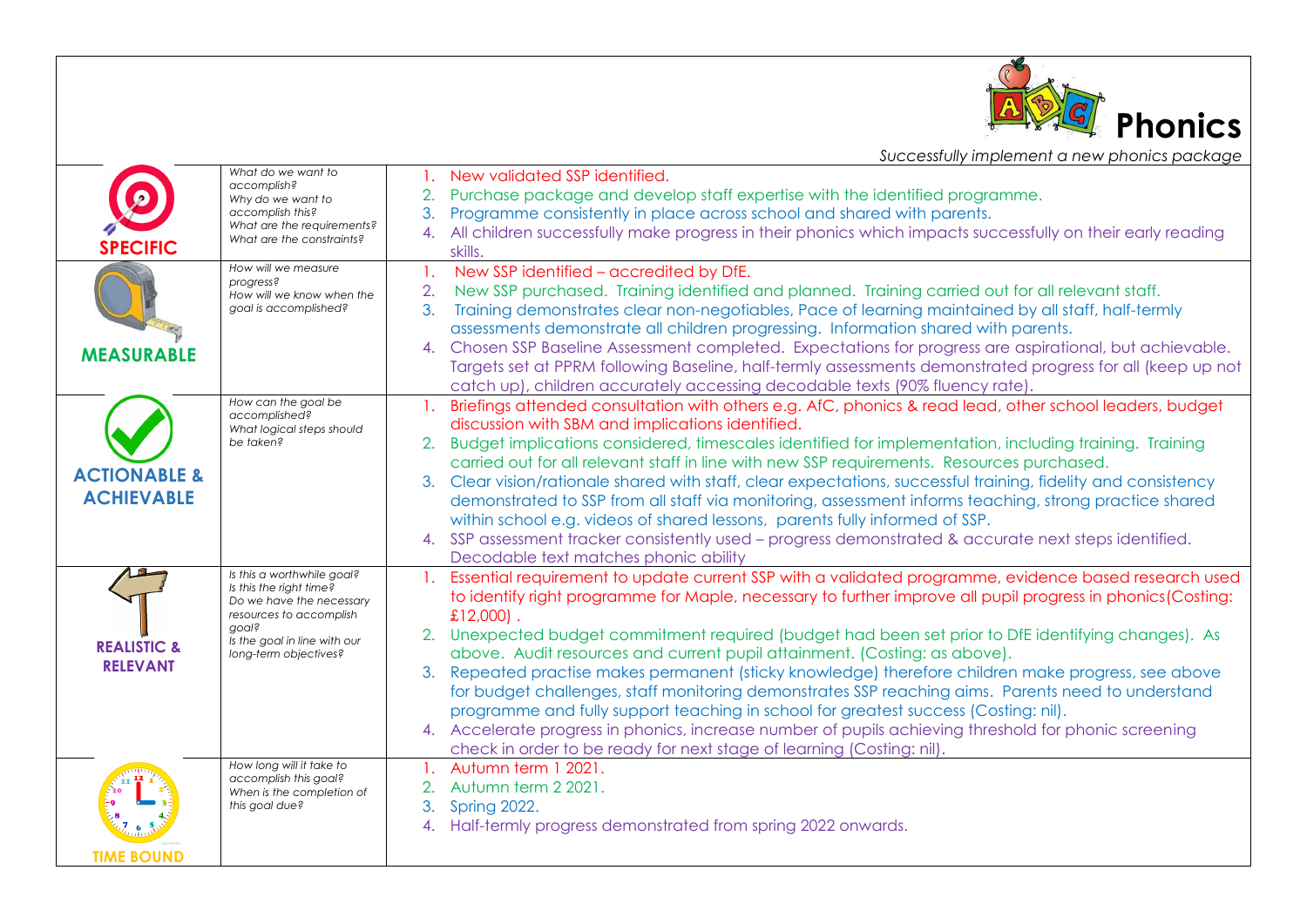**EYFS**

|                         |                                                       | Successfully implement new EYFS framework                                                                                              |
|-------------------------|-------------------------------------------------------|----------------------------------------------------------------------------------------------------------------------------------------|
|                         | What do we want to<br>accomplish?                     | New EYFS framework becomes statutory in 2021, all staff need to follow this, will require training, coaching and                       |
|                         | Why do we want to                                     | mentoring.                                                                                                                             |
|                         | accomplish this?                                      | 2. New requirement for Baseline Assessment - will need to be administered.                                                             |
|                         | What are the requirements?                            | 3. New non-statutory assessment materials will require embedding so that all staff within EYFS team are familiar with                  |
|                         | What are the constraints?                             | these documents and they accurately inform planning and provision.                                                                     |
| <b>SPECIFIC</b>         |                                                       | New tool to be used for assessment and tracking in response to new framework and to ensure further partnership<br>4.                   |
|                         |                                                       | with parents.                                                                                                                          |
|                         | How will we measure<br>progress?                      | All staff are familiar with the new framework and are confidently using it within planning and provision - evidenced<br>$\mathbf{1}$ . |
|                         | How will we know when the                             | through planning and monitoring.                                                                                                       |
|                         | goal is accomplished?                                 | Baseline assessments are completed for all children within first 6 weeks of starting Reception.                                        |
|                         |                                                       | Judgements are moderated and ensure consistency across the school. 80% or more to attain GLD with parity across<br>3.                  |
|                         |                                                       | groups. Assessments inform planning and provision – evidenced through pupil progress review meetings, planning,                        |
| <b>MEASURABLE</b>       |                                                       | provision and monitoring.                                                                                                              |
|                         |                                                       | 4. All EYFS staff are contributing to the children's learning profile through observation and assessment using Tapestry.               |
|                         |                                                       | Monitoring indicates parents are accessing and contributing to assessment tool.                                                        |
|                         | How can the goal be<br>accomplished?                  | CPD to launch new framework and encourage rapid understanding for staff (EYFS Lead). Coaching and mentoring<br>$\mathbf{1}$ .          |
|                         | What logical steps should                             | in place to support staff. Mathematics Mastery approach agreed in-house in line with new framework and response                        |
|                         | be taken?                                             | to Ofsted Maths Review. Monitoring indicates high quality provision in place.                                                          |
|                         |                                                       | Training provided to staff administering assessments (EYFS Lead/HT), staff read and understand all guidance. Parents                   |
| <b>ACTIONABLE &amp;</b> |                                                       | informed of assessments. Staff ensure all baseline assessments carried out within 6 weeks. HT declaration completed.                   |
| <b>ACHIEVABLE</b>       |                                                       | Decide which assessment guidance to follow and input into Tapestry (Birth to 5 or Development Matters). Adjust SIMs                    |
|                         |                                                       | mark sheets to reflect new guidance (EYFS Lead). Staff training across EYFS. Monitoring assessments and Assessment                     |
|                         |                                                       | for Learning.                                                                                                                          |
|                         |                                                       | Ensure Tapestry set up for access, share information about Tapestry with parents (SLT), check security with DPO<br>4.                  |
|                         |                                                       | (SBM/SLT), in-house Tapestry training from experienced member of staff (JM), revise assessment requirements to                         |
|                         |                                                       | ensure balance of staff workload and understanding next steps to impact positively on provision.                                       |
|                         | Is this a worthwhile goal?<br>Is this the right time? | Statutory requirement. Time given for CPD. (Costing: HLTA and additional supply cover costs)                                           |
|                         | Do we have the necessary                              | 2. Statutory requirement. Training provided. Time managed with supply to cover teachers to carry out assessment                        |
|                         | resources to accomplish                               | (Costing: x 3days supply approx. £750).                                                                                                |
|                         | doals                                                 | 3. Assessment reflects new framework. Identified assessment guidance reflects school needs (Costing: Professional                      |
| <b>REALISTIC &amp;</b>  | Is the goal in line with our<br>long-term objectives? | Development Meeting time).                                                                                                             |
| <b>RELEVANT</b>         |                                                       | Feedback from other settings that Tapestry is an effective assessment tool. Promotes partnership with parents                          |
|                         |                                                       | (Costing: £300 pa).                                                                                                                    |
|                         | How long will it take to                              | Summer 2021 & INSET day September 2021. Coaching and mentoring ongoing.<br>$\mathbf{1}$ .                                              |
|                         | accomplish this goal?<br>When is the completion of    | 2. To be completed within 6 weeks of each child's date of admission - majority by mid October 2021. Teachers given 2                   |
|                         | this goal due?                                        | days' supply initially to cover. HT declaration by 1st Nov 2021.                                                                       |
|                         |                                                       | Within first 6 weeks, weekly planning meetings, regular phase meetings and monitoring ongoing.                                         |
| <b>TIME</b>             |                                                       | Tapestry security to be checked by 1st October, access and parent information and in-house training October 2021,<br>4.                |
| <b>BOUND</b>            |                                                       | ongoing monitoring through planning meetings and consideration for staff workload.                                                     |
|                         |                                                       |                                                                                                                                        |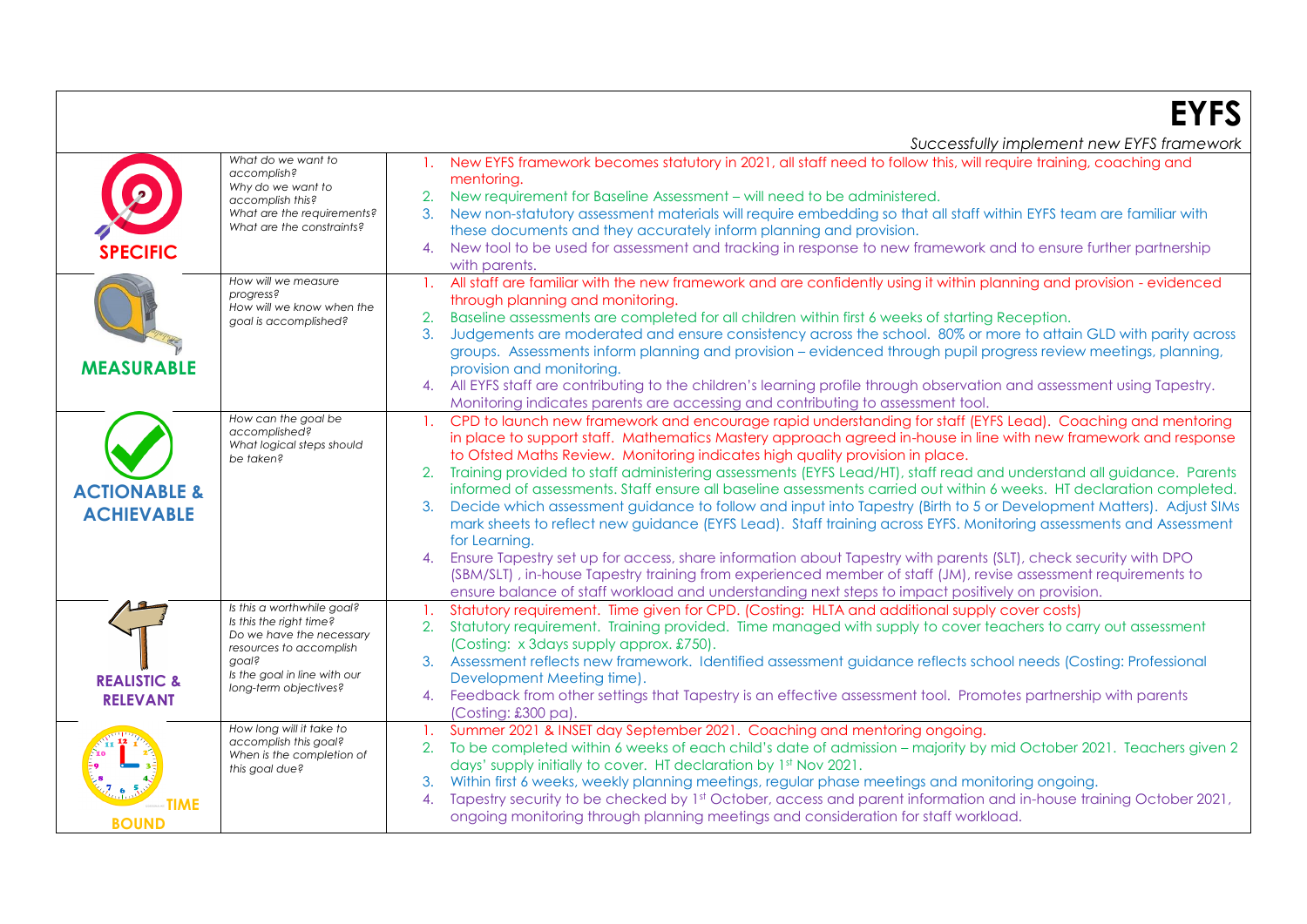

*Develop implementation to strengthen staff pedagogy*

| <b>SPECIFIC</b>                              | What do we want to<br>accomplish?<br>Why do we want to<br>accomplish this?<br>What are the requirements?<br>What are the constraints?                                          | 1. Staff have an increased understanding of the research which positively influences Quality First Teaching.<br>2. All staff understand what automaticity is and how children can be supported to develop their<br>metacognition.<br>3. Children are able to talk about how their learning has progressed over time and links across subject<br>areas.<br>4. Revised Teaching and Learning Policy includes clear implementation based on research.                                                                                                                                                                                                                                                                                                                                                                                                                                                                                                           |
|----------------------------------------------|--------------------------------------------------------------------------------------------------------------------------------------------------------------------------------|--------------------------------------------------------------------------------------------------------------------------------------------------------------------------------------------------------------------------------------------------------------------------------------------------------------------------------------------------------------------------------------------------------------------------------------------------------------------------------------------------------------------------------------------------------------------------------------------------------------------------------------------------------------------------------------------------------------------------------------------------------------------------------------------------------------------------------------------------------------------------------------------------------------------------------------------------------------|
| <b>MEASURABLE</b>                            | How will we measure<br>progress?<br>How will we know when the<br>goal is accomplished?                                                                                         | Staff attend training, contribution to professional dialogue.<br>2. Staff attend training and seek wider training opportunities, monitoring demonstrates at least good or<br>better learning is taking place in every classroom across the school at all times. Evidence within planning<br>explicitly identifies strategies, which support metacognition. All children make good or better progress.<br>3. Pupil voice demonstrates that children are able to talk confidently about their learning. Learning is                                                                                                                                                                                                                                                                                                                                                                                                                                            |
|                                              | How can the goal be                                                                                                                                                            | evident in pupils work and within classroom environment.<br>Teaching and Learning Policy in place and shared with all stakeholders, including children.<br>4.                                                                                                                                                                                                                                                                                                                                                                                                                                                                                                                                                                                                                                                                                                                                                                                                |
| <b>ACTIONABLE &amp;</b><br><b>ACHIEVABLE</b> | accomplished?<br>What logical steps should<br>be taken?                                                                                                                        | Staff are able to access research, opportunities for discussion across the staff team.<br>Staff training led by SLT, subject leaders and wider professionals including EP and SIP. Support from phase leaders<br>2.<br>during planning and year group discussions. Good practice is modelled throughout the team via team teaching,<br>sharing good practice, videos, samples of work etc. Interventions reflect an understanding of strategies to gain<br>'sticky knowledge'.<br>Staff will model their own thinking (thinking aloud) and learning conversations, including explicit review of learning to<br>3.<br>support children's understanding of pedagogy. Staff explicitly discuss metacognition with the children at an age                                                                                                                                                                                                                        |
|                                              |                                                                                                                                                                                | appropriate level.<br>4. SLT carry out research based training with all staff. SLT to shape initial draft for contribution and consultation with<br>staff, subject leaders to feed into policy any specifics from their subject specialism.                                                                                                                                                                                                                                                                                                                                                                                                                                                                                                                                                                                                                                                                                                                  |
| <b>REALISTIC &amp;</b><br><b>RELEVANT</b>    | Is this a worthwhile goal?<br>Is this the right time?<br>Do we have the necessary<br>resources to accomplish<br>goal?<br>Is the goal in line with our<br>long-term objectives? | 1. Understanding the research provides a clear rationale. Supporting staff to provide the best learning opportunities<br>they can for pupils, enabling them to successfully transfer knowledge to long-term memory (Costing: INSET day time).<br>2. ALL staff need to be able to understand the rationale for the strategies used and maximise this to ensure all children<br>reach full potential (Costing: INSET day time).<br>Essential that children are able to talk about their learning. EEF evidence shows that teaching this at primary age<br>3.<br>pupils is typically more effective than secondary and therefore need children to be prepared for next stage of<br>education (Costing: Subject Leader release time - HLTA or supply).<br>Essential to ensure rational is clear and policy provides consistency across school. Teaching and Learning Policy will<br>4.<br>ensure strong staff pedagogy is reflected (Costing: Phase leader time) |
| <b>TIME BOUND</b>                            | How long will it take to<br>accomplish this goal?<br>When is the completion of<br>this goal due?                                                                               | 1. Autumn 2021 and ongoing.<br>Initial input autumn 2021, ongoing.<br>2.<br>3.<br>Ongoing<br>Draft Spring 2022, final summer 2022<br>4.                                                                                                                                                                                                                                                                                                                                                                                                                                                                                                                                                                                                                                                                                                                                                                                                                      |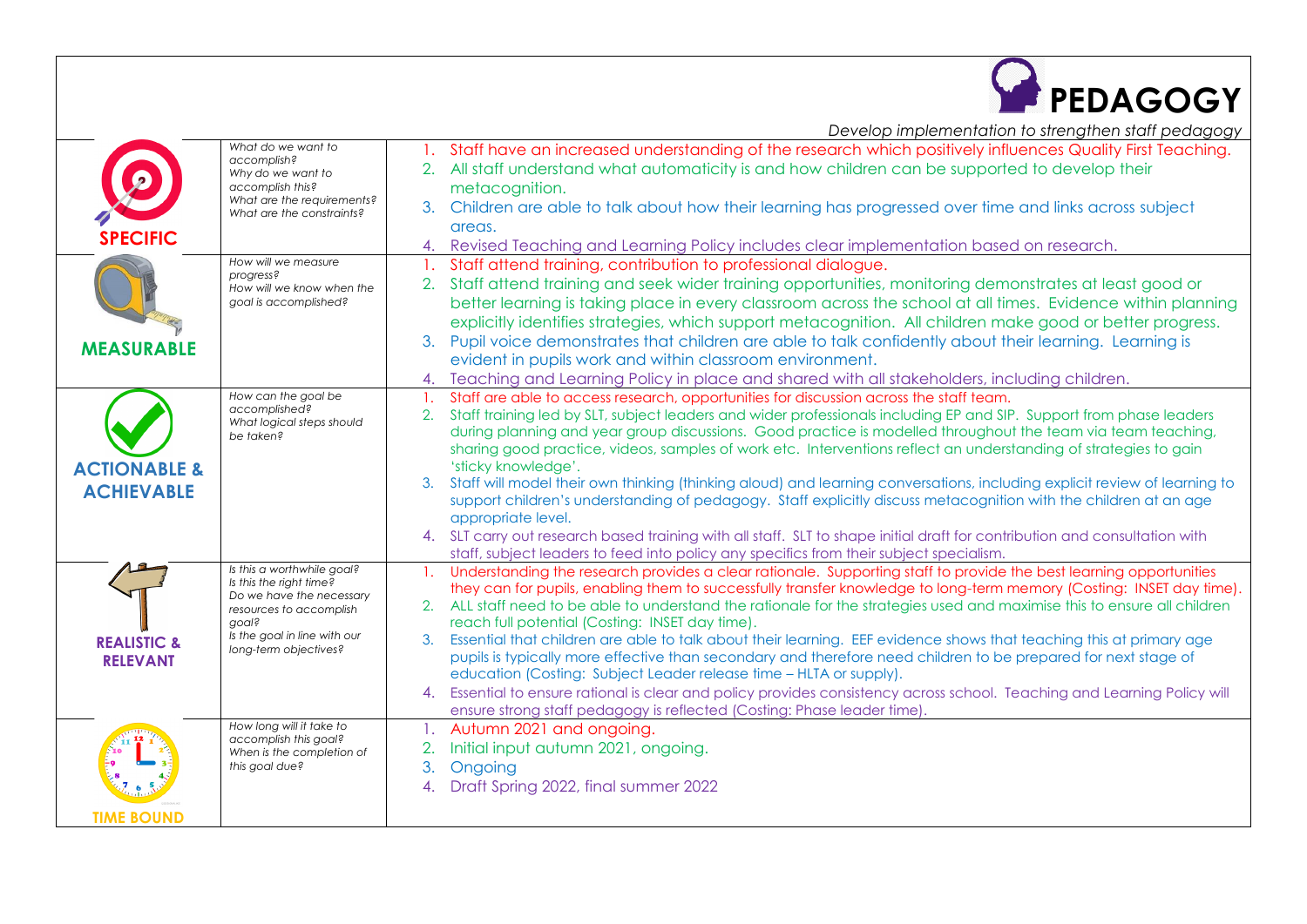## **Subject Leadership**

*Clearly identified knowledge & skills in each subject*

|                                              | What do we want to<br>accomplish?<br>Why do we want to<br>accomplish this?<br>What are the requirements?<br>What are the constraints?                                          | Clear curriculum plans/knowledge organiser/map in place for each subject, which demonstrates how<br>children will build on knowledge and skills.<br>Every subject leader ensures that their subject is taught well at Maple.<br>2.<br>3.<br>Curriculum is accessible to all pupils and they achieve well.                                                                                                                                                                                                                                                                                                                                                                                                                                                                                                                                           |
|----------------------------------------------|--------------------------------------------------------------------------------------------------------------------------------------------------------------------------------|-----------------------------------------------------------------------------------------------------------------------------------------------------------------------------------------------------------------------------------------------------------------------------------------------------------------------------------------------------------------------------------------------------------------------------------------------------------------------------------------------------------------------------------------------------------------------------------------------------------------------------------------------------------------------------------------------------------------------------------------------------------------------------------------------------------------------------------------------------|
| <b>SPECIFIC</b><br><b>MEASURABLE</b>         | How will we measure<br>progress?<br>How will we know when the<br>goal is accomplished?                                                                                         | Curriculum plans/knowledge organiser for every subject, which identifies previous learning, vocabulary<br>development, key facts and future learning. All stakeholders are able to access plans, including children.<br>2. Subject leaders are able to provide senior leaders and governors with monitoring evidence, which<br>defines strengths, areas for development and actions to be taken. Pupil voice and work sampling<br>demonstrated high quality teaching and learning and strategies are evident which indicate that pupils<br>are making progress.<br>3. Subject leaders can demonstrate that all pupils, including those with SEN, are able to access the<br>curriculum in their subject in a meaningful way and that they are making progress. Pupil tracking, pupil<br>work books, intervention plans, SIMs data will support this. |
| <b>ACTIONABLE &amp;</b><br><b>ACHIEVABLE</b> | How can the goal be<br>accomplished?<br>What logical steps should<br>be taken?                                                                                                 | Explore existing curriculum plans e.g. Corner Stones, Third Space Learning, Focus Education, research<br>other school publications e.g. Collis Primary. Key subject areas to create our own, all subjects in place.<br>2. Facilitate Subject Leader time, subject leaders to seek support from SLT with monitoring, monitoring takes<br>place and accurate strengths, areas for development and actions are identified and followed up.<br>3. As above – monitoring and discussion with teachers and teaching assistants to further understand how<br>the curriculum is made accessible for all pupils across the school.                                                                                                                                                                                                                           |
| <b>REALISTIC &amp;</b><br><b>RELEVANT</b>    | Is this a worthwhile goal?<br>Is this the right time?<br>Do we have the necessary<br>resources to accomplish<br>aoal?<br>Is the goal in line with our<br>long-term objectives? | Ensures that children build knowledge and skills in each subject area. Carefully sequenced knowledge<br>acquisition is integral to a high quality curriculum (Costings: directed time, PDM, Subject Leadership<br>release time - HLTA/supply).<br>Essential that all subject leaders are fully appraised with how well their subject is being taught, where staff<br>2.<br>need support, so that they are effective leaders in their role and can clearly articulate the quality of<br>learning and teaching in their subject (Costings: directed time, Subject Leader release time -<br>HLTA/Supply).<br>Essential that all pupils achieve well (Costings: directed time, subject Leader release time - HLTA/Supply).<br>3.                                                                                                                        |
| <b>TIME BOUND</b>                            | How long will it take to<br>accomplish this goal?<br>When is the completion of<br>this goal due?                                                                               | Autumn 2/Spring 1 - explore existing curriculum plans e.g. Corner Stones, Third Space Learning, Focus<br>Education, research other school publications e.g. Colis Primary. Spring 2 - Key subject areas to create<br>our own, Summer - all subjects.<br>Ongoing monitoring across the year will contribute to a broad picture of the quality of teaching in<br>2.<br>teaching in each subject - subject leaders to be supported by SLT to identify key time lines for this in<br>directed time and any allocated subject leader time.<br>Ongoing monitoring across the year, as above.<br>3.                                                                                                                                                                                                                                                        |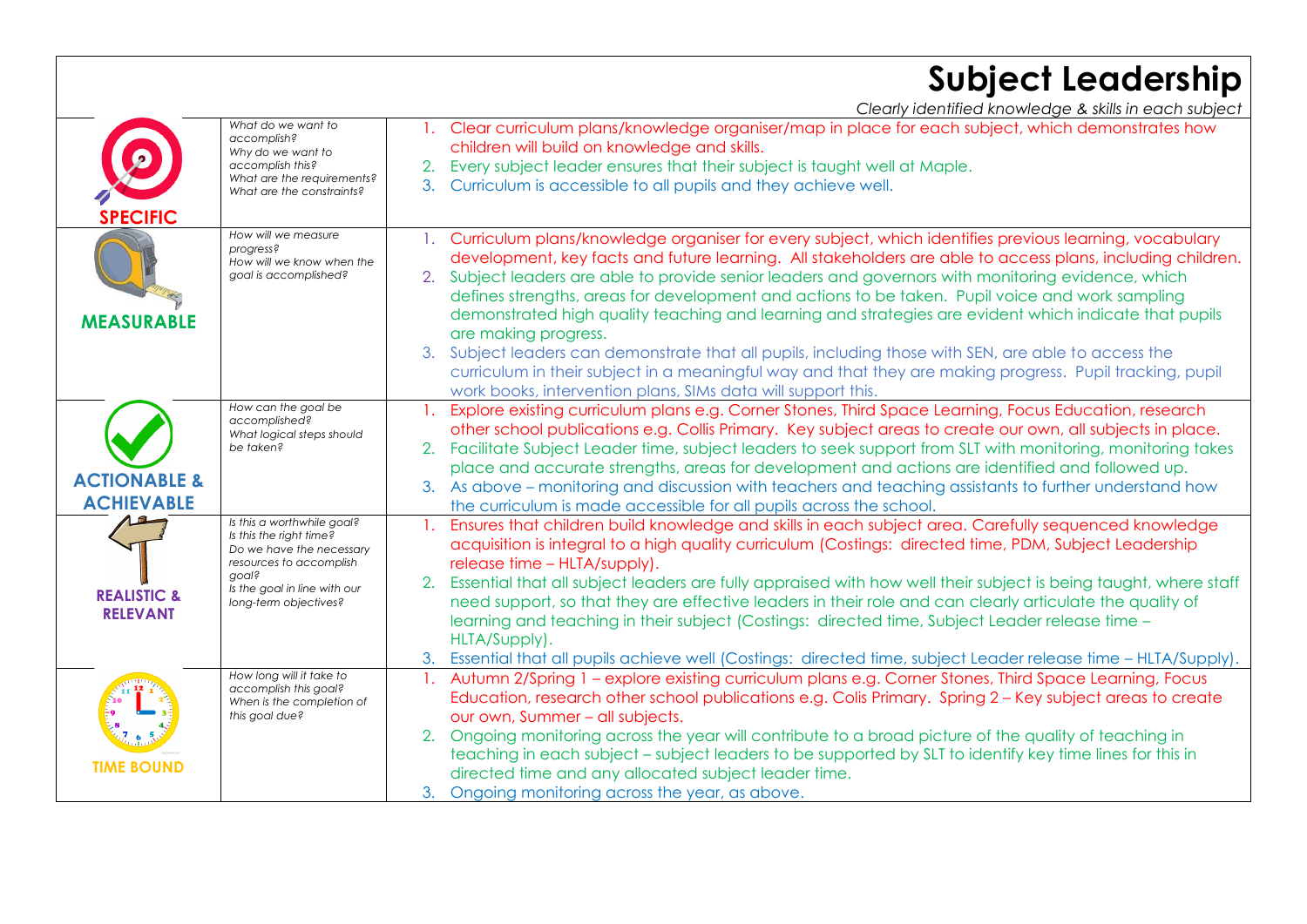## **ZONES OF REGULATION**

*Enhance emotional literacy through Zones of Regulation*

|                                              |                                                                                                                                                                                | Ennance emononameracy mrosgh zones or negoration                                                                                                                                                                                                                                                                                                                                                                                                                                                                                                                                                                                                                                                                                                                                                                                   |
|----------------------------------------------|--------------------------------------------------------------------------------------------------------------------------------------------------------------------------------|------------------------------------------------------------------------------------------------------------------------------------------------------------------------------------------------------------------------------------------------------------------------------------------------------------------------------------------------------------------------------------------------------------------------------------------------------------------------------------------------------------------------------------------------------------------------------------------------------------------------------------------------------------------------------------------------------------------------------------------------------------------------------------------------------------------------------------|
| <b>SPECIFIC</b>                              | What do we want to<br>accomplish?<br>Why do we want to<br>accomplish this?<br>What are the requirements?<br>What are the constraints?                                          | Improve children's ability to recognise and communicate how they are feeling in a safe non-<br>judgemental way.<br>2. Children have strategies and tools to help them to identify what they need to support their own<br>regulation.<br>3. Staff feel confident when talking to children about their emotions and they have the tools to support this<br>as part of ongoing provision.                                                                                                                                                                                                                                                                                                                                                                                                                                             |
| <b>MEASURABLE</b>                            | How will we measure<br>progress?<br>How will we know when the<br>goal is accomplished?                                                                                         | Evidenced anecdotally, evidenced via behaviour reporting tool, pupil voice demonstrates that children<br>can recognise emotions and communicate their feelings, evidenced through PPRMs, displays,<br>attendance monitoring demonstrated that strong emotional resilience relates to good attendance.<br>Where relevant, SEND support plans identify zones of regulation, identified on any behaviour reporting<br>2.<br>tool e.g. staff identifying that pupil using them or being support to co-regulate before self-regulation.<br>Monitoring demonstrates that purposeful conversations are taking place with children well support by<br>3.<br>confident staff in using zones of regulation approach, communication with families includes sharing best<br>practice for working in partnership and modelling shared language. |
| <b>ACTIONABLE &amp;</b><br><b>ACHIEVABLE</b> | How can the goal be<br>accomplished?<br>What logical steps should<br>be taken?                                                                                                 | Jigsaw programme, classroom practice, modelling appropriate language, support children to recognise<br>$\mathbf{1}_{\mathbf{1}_{\mathbf{1}}}$<br>that all feelings are positive (no bad feelings), SMSA team training.<br>Staff teams identify together strategies and tools for individual children, staff well informed and access<br>resourcing. Resources purchased to support staff.<br>Training identified, information readily shared. Staff able to ask questions on how to support from wider<br>team. Resources prompt staff around school.                                                                                                                                                                                                                                                                              |
| <b>REALISTIC &amp;</b><br><b>RELEVANT</b>    | Is this a worthwhile goal?<br>Is this the right time?<br>Do we have the necessary<br>resources to accomplish<br>aoal?<br>Is the goal in line with our<br>long-term objectives? | 1. New EYFS framework identifies self-regulation as an essential skill to develop, enhances positive learning<br>behaviours, and supports early identification of mental health needs (Costing: nil).<br>Developing children's ability to self-regulate in preparation for the next step in their learning following a<br>period of co-regulation modelled by staff and other adults (Costing: nil).<br>3. Staff modelling positively influences children's ability to express and communicate feelings, staff have<br>strong relationships with children and colleagues, individual children's plans shared which supports staff<br>confidence. Staff know when to raise any concerns with senior leaders or DSL. (Costing: resources £250).                                                                                      |
| <b>TIME</b><br><b>BOUND</b>                  | How long will it take to<br>accomplish this goal?<br>When is the completion of<br>this goal due?                                                                               | Autumn 2 2021 onwards.<br>Autumn 2 2021 onwards<br>From spring 2022.<br>3.                                                                                                                                                                                                                                                                                                                                                                                                                                                                                                                                                                                                                                                                                                                                                         |